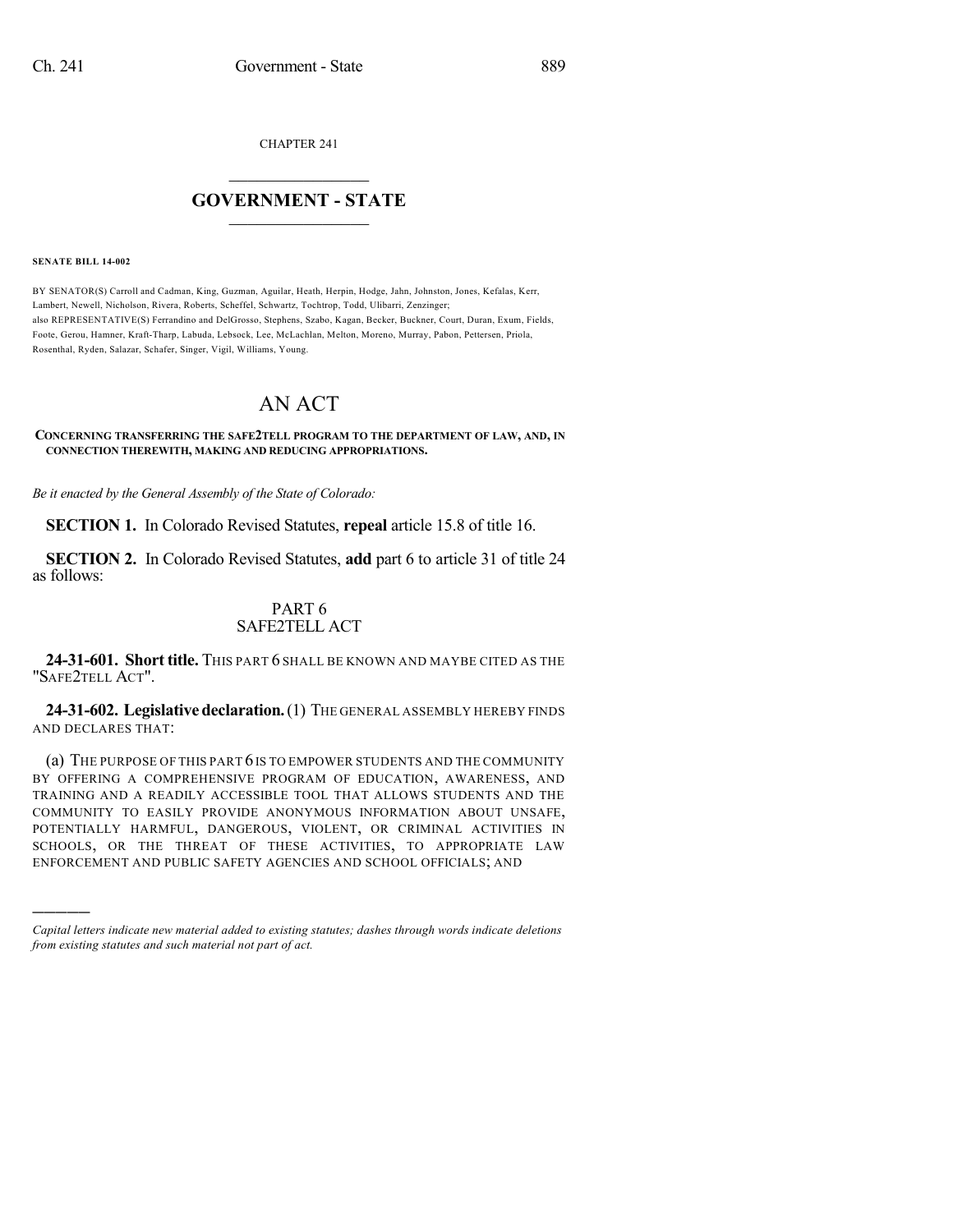(b) THE ABILITY TO ANONYMOUSLY REPORT INFORMATION ABOUT UNSAFE, POTENTIALLY HARMFUL, DANGEROUS, VIOLENT, OR CRIMINAL ACTIVITIES IN SCHOOLS BEFORE OR AFTER THEY HAVE OCCURRED IS CRITICAL IN REDUCING, RESPONDING TO, AND RECOVERING FROM THESE TYPES OF EVENTS IN SCHOOLS.

(2) THE GENERAL ASSEMBLY THEREFORE FINDS THAT IT IS APPROPRIATE AND NECESSARY TO PROVIDE FOR THE ANONYMITY OF A PERSON WHO PROVIDES INFORMATION TO LAW ENFORCEMENT AND PUBLIC SAFETY AGENCIES AND SCHOOL OFFICIALS AND TO PROVIDE FOR THE CONFIDENTIALITY OF ASSOCIATED MATERIALS.

**24-31-603. Definitions.** AS USED IN THIS ARTICLE, UNLESS THE CONTEXT OTHERWISE REQUIRES;

(1) "DEPARTMENT" MEANS THE DEPARTMENT OF LAW.

(2) "IN CAMERA REVIEW" MEANS AN INSPECTION OF MATERIALS BY THE COURT, IN CHAMBERS, TO DETERMINE WHAT, IF ANY MATERIALS ARE DISCOVERABLE.

(3) "MATERIALS" MEANS ANY RECORDS, REPORTS, CLAIMS, WRITINGS, DOCUMENTS, OR INFORMATION ANONYMOUSLY REPORTED OR INFORMATION RELATED TO THE SOURCE OF MATERIALS.

(4) "PROGRAM" MEANS THE SAFE2TELL PROGRAM.

**24-31-604. Administration of article.** THE ATTORNEY GENERAL SHALL ADMINISTER THE PROVISIONS OF THIS PART 6.

**24-31-605. Delegation of duties.** THE POWERS AND DUTIES VESTED IN THE ATTORNEY GENERAL BY THIS PART 6 MAY BE DELEGATED TO QUALIFIED EMPLOYEES OF THE DEPARTMENT.

**24-31-606. Safe2tell program - creation - duties.** (1) THERE IS CREATED, WITHIN THE DEPARTMENT, THE SAFE2TELL PROGRAM.

(2) THE PROGRAM MUST:

(a) ESTABLISH AND MAINTAIN METHODS OFANONYMOUS REPORTINGCONCERNING UNSAFE, POTENTIALLY HARMFUL, DANGEROUS, VIOLENT, OR CRIMINAL ACTIVITIES IN SCHOOLS OR THE THREAT OF THOSE ACTIVITIES;

(b) ESTABLISH METHODS AND PROCEDURES TO ENSURE THAT THE IDENTITY OF THE REPORTING PARTIES REMAINS UNKNOWN TO ALL PERSONS AND ENTITIES, INCLUDING LAW ENFORCEMENT OFFICERS AND EMPLOYEES OPERATING THE PROGRAM;

(c) ESTABLISH METHODS AND PROCEDURES SO THAT INFORMATION OBTAINED FROM A REPORTING PARTY WHO VOLUNTARILY DISCLOSES HIS OR HER IDENTITY AND VERIFIES THAT HE OR SHE IS WILLING TO BE IDENTIFIED MAY BE SHARED WITH LAW ENFORCEMENT OFFICERS,EMPLOYEES OPERATING THE PROGRAM,AND WITH SCHOOL OFFICIALS;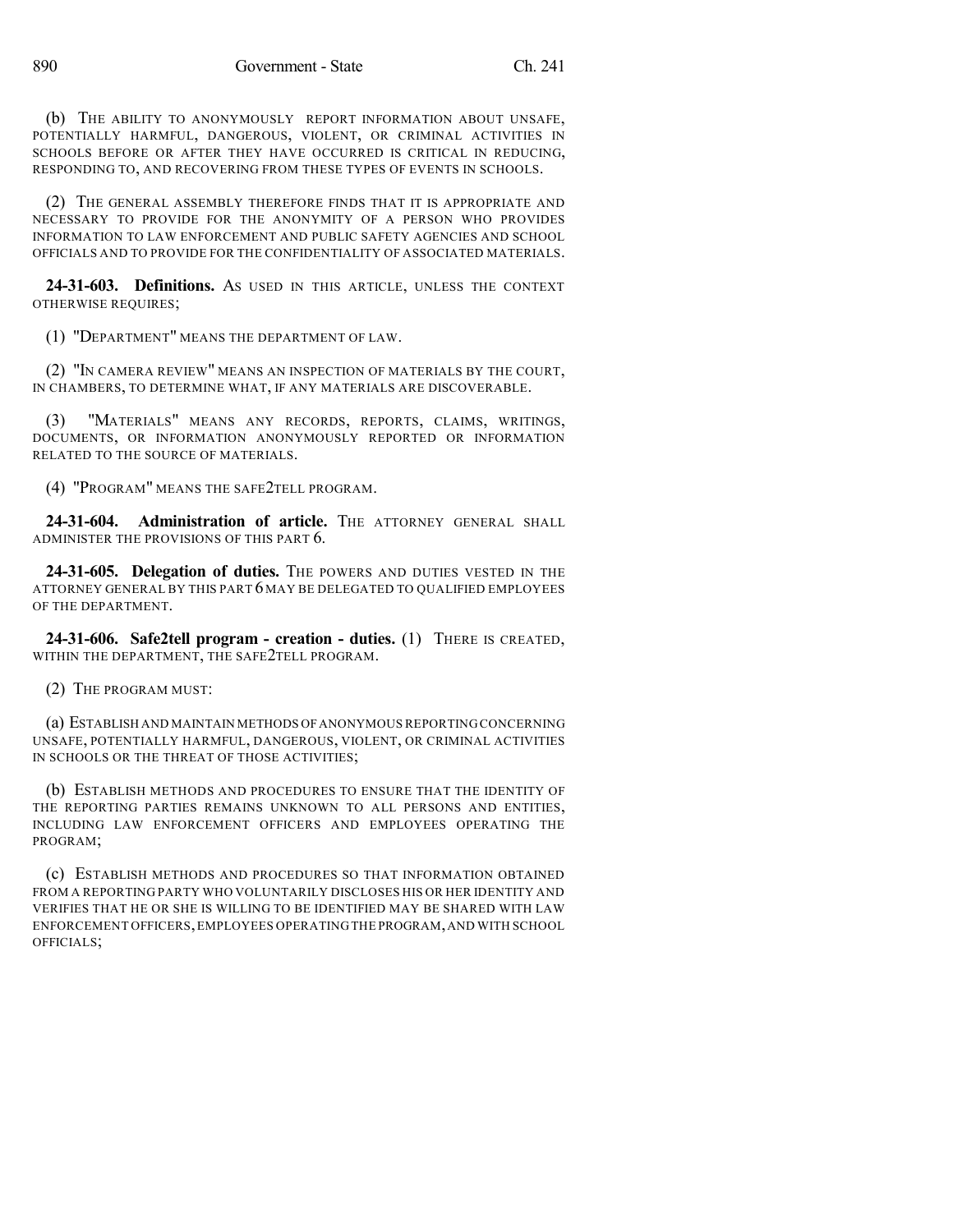(d) ESTABLISH METHODS AND PROCEDURES TO ENSURE THAT A REPORTING PARTY'S IDENTITY THAT BECOMES KNOWN THROUGH ANY MEANS OTHER THAN VOLUNTARY DISCLOSURE IS NOT FURTHER DISCLOSED;

(e) PROMPTLY FORWARD INFORMATION RECEIVED BY THE PROGRAM TO THE APPROPRIATE LAW ENFORCEMENT OR PUBLIC SAFETY AGENCY OR SCHOOL OFFICIALS;

(f) TRAIN LAW ENFORCEMENT DISPATCH CENTERS, SCHOOL DISTRICTS, INDIVIDUAL SCHOOLS, AND OTHER ENTITIES DETERMINED BY THE ATTORNEY GENERAL ON APPROPRIATE AWARENESS AND RESPONSE TO SAFE2TELL TIPS; AND

(g) PROVIDE SAFE2TELL AWARENESS AND EDUCATION MATERIALS TO PARTICIPATING SCHOOLS AND SCHOOL DISTRICTS.

**24-31-607. Incamerareview- confidentialityofmaterials- criminalpenalty.** (1)(a) THE SAFE2TELL PROGRAM AND PERSONS IMPLEMENTINGAND OPERATING THE PROGRAM SHALL NOT BE COMPELLED TO PRODUCE ANY MATERIALS EXCEPT ON THE MOTION OF A CRIMINAL DEFENDANT TO THE COURT IN WHICH THE OFFENSE IS BEING TRIED, SUPPORTED BY AN AFFIDAVIT ESTABLISHING THAT THE MATERIALS CONTAIN IMPEACHMENT EVIDENCE OR EVIDENCE THAT IS EXCULPATORY TO THE DEFENDANT IN THE TRIAL OF THAT OFFENSE.

(b) IF THE DEFENDANT'S MOTION IS GRANTED, THE COURT SHALL CONDUCT AN EX PARTE IN CAMERA REVIEW OF MATERIALS PRODUCED UNDER THE DEFENDANT'S SUBPOENA.

(c) IF THE COURT DETERMINES THAT THE PRODUCED MATERIALS CONTAIN IMPEACHMENT EVIDENCE OR EVIDENCE THAT IS EXCULPATORY TO THE DEFENDANT, THE COURT SHALL ORDER THE MATERIALS TO BE PRODUCED TO THE DEFENDANT PURSUANT TO A PROTECTIVE ORDER THAT INCLUDES, AT A MINIMUM, THE REDACTION OF THE REPORTING PARTY'S IDENTITY AND LIMITATIONS ON THE USE OF THE MATERIALS, AS NEEDED, UNLESS CONTRARY TO STATE OR FEDERAL LAW. ANY MATERIALS EXCISED PURSUANT TO A JUDICIAL ORDER FOLLOWING THE IN CAMERA REVIEW SHALL BE SEALED AND PRESERVED IN THE RECORDS OF THE COURT, TO BE MADE AVAILABLE TO THE APPELLATE COURT IN THE EVENT OF AN APPEAL. AFTER THE TIME FOR APPEAL HAS EXPIRED, THE COURT SHALL RETURN THE MATERIALS TO THE PROGRAM.

(2) (a) MATERIALS CREATED OR OBTAINED THROUGH THE IMPLEMENTATION OR OPERATION OF THE PROGRAM ARE CONFIDENTIAL, AND A PERSON SHALL NOT DISCLOSE THE MATERIAL. THE PROGRAM AND PERSONS IMPLEMENTING OR OPERATING THE PROGRAM MAY BE COMPELLED TO PRODUCE THE MATERIALS ONLY BEFORE A COURT OR OTHER TRIBUNAL AND ONLY PURSUANT TO COURT ORDER FOR AN IN CAMERA REVIEW.ANY SUCH REVIEW SHALL BE LIMITED TO AN INSPECTION OF MATERIALS THAT ARE MATERIAL TO THE SPECIFIC CASE PENDINGBEFORE THE COURT. THE ATTORNEY GENERAL ACTING ON BEHALF OF THE SAFE2TELL PROGRAM SHALL HAVE STANDING IN ANY ACTION TO OPPOSE THE DISCLOSURE OF MATERIALS IN THE CUSTODY OF THE SAFE2TELL PROGRAM.

(b) A PERSON WHO KNOWINGLY DISCLOSES MATERIALS IN VIOLATION OF THE PROVISIONS OF THIS SUBSECTION (2) COMMITS A CLASS 1 MISDEMEANOR.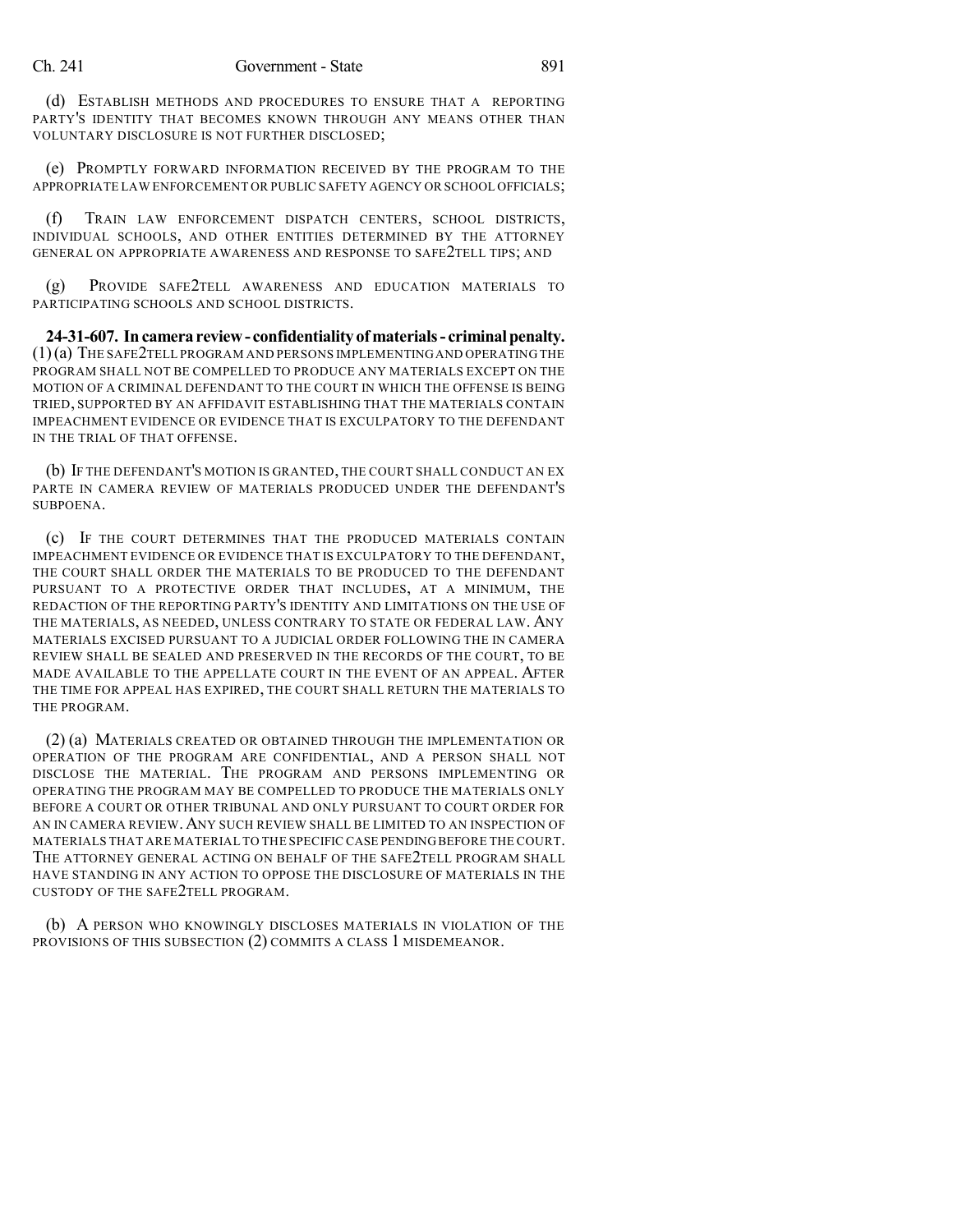**24-31-608. Transfer of property.** (1) ON JUNE 30, 2014, ALL ITEMS OF PROPERTY, REAL AND PERSONAL, INCLUDING OFFICE FURNITURE AND FIXTURES, BOOKS, DOCUMENTS, AND RECORDS OF SAFE2TELL, AS IT EXISTED PRIOR TO SAID DATE, MAY BE TRANSFERRED TO THE DEPARTMENT OF LAW AND BECOME THE PROPERTY THEREOF; EXCEPT THAT SAFE2TELL, INC., SHALL MAINTAIN OWNERSHIP OF ALL INTELLECTUAL PROPERTY, INCLUDING TRADEMARKS AND SERVICE MARKS, OWNED BY IT PRIOR TO SUCH DATE SUBJECT TO THE PROVISIONS OF SECTION 24-31-609.

(2) ON JUNE 30,2014, ANY MONEYS HELD BY THE SAFE2TELL NONPROFIT MAY BE TRANSFERRED TO THE SAFE2TELL CASH FUND CREATED PURSUANT TO SECTION 24-31-607.

**24-31-609. License of intellectual property.** COMMENCING ON JUNE 30, 2014, ALL INTELLECTUAL PROPERTY OF SAFE2TELL, INC., INCLUDING TRADEMARKS AND SERVICE MARKS, IS LICENSED TO THE DEPARTMENT OF LAW ON A NONEXCLUSIVE, PERPETUAL, PAID-UP BASIS FOR USE BY THE DEPARTMENT OF LAW IN CONNECTION WITH THE PROGRAM, INCLUDING ALL TRADEMARKS OR SERVICE MARKS DEVELOPED BY SAFE2TELL, INC., AT ANY POINT IN THE FUTURE.

**24-31-610. Safe2tell cash fund - creation.** (1) THERE IS CREATED IN THE STATE TREASURY THE SAFE2TELL CASH FUND, REFERRED TO IN THIS SECTION AS THE "FUND".MONEYS IN THE FUND ARE SUBJECT TO ANNUAL APPROPRIATION.THE FUND CONSISTS OF:

(a) FEES CHARGED BY THE DEPARTMENT OF LAW TO COVER THE ACTUAL COSTS OF PRODUCING AND DISTRIBUTING MANUALS AND OTHER PUBLIC AWARENESS MATERIALS;

(b) ANY REVENUES RECEIVED PURSUANT TO 24-31-108 (1) (b) (I);

(c) ANY MONEYS HELD BY THE SAFE2TELL NONPROFIT AS OF JUNE 30,2014, THAT ARE TRANSFERRED TO THE FUND PURSUANT TO SECTION 24-31-607 (2); AND

(d) ANY MONEYS THAT MAY BE APPROPRIATED BY THE GENERAL ASSEMBLY.

(2) ALL INTEREST DERIVED FROM THE DEPOSIT AND INVESTMENT OF MONEYS IN THE FUND ARE CREDITED TO THE FUND. AT THE END OF EACH FISCAL YEAR, ALL UNEXPENDED AND UNENCUMBERED MONEYS IN THE FUND REMAIN IN THE FUND AND SHALL NOT BE CREDITED OR TRANSFERRED TO THE GENERAL FUND OR ANY OTHER FUND.

**SECTION 3.** In Colorado Revised Statutes, **amend** 22-1-126 as follows:

**22-1-126. Safe2tell program.** As described in section 16-15.8-103, C.R.S., SECTION 24-31-606, C.R.S., there is established the safe2tell program with the primary purpose of providing students and the community with the means to relay information anonymously concerning unsafe, potentially harmful, dangerous, violent, or criminal activities, or the threat of these activities, to appropriate law enforcement and public safety agencies and school officials.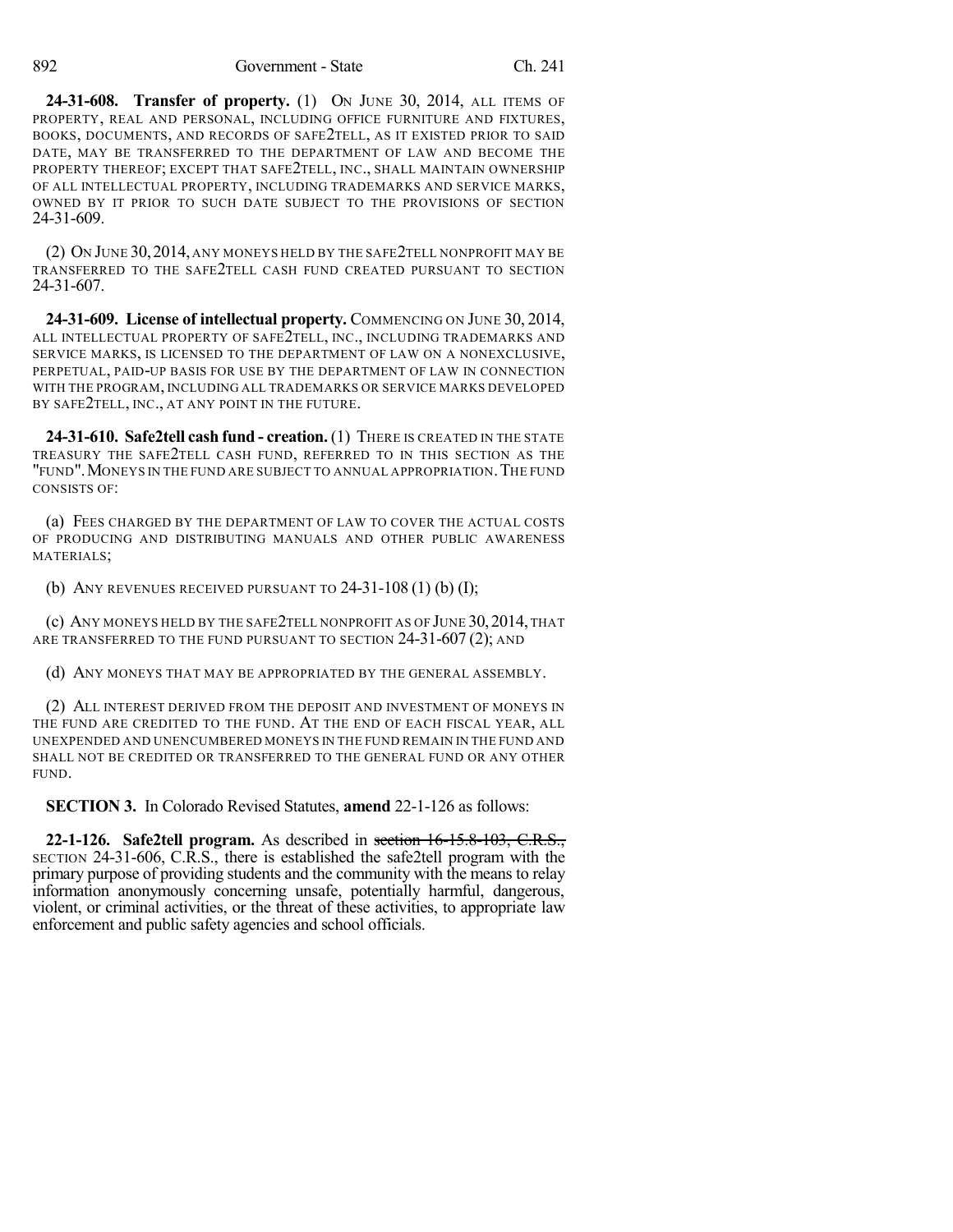**SECTION 4.** In Colorado Revised Statutes, 22-32-109.1, **amend** (1) (b.5) as follows:

**22-32-109.1. Board of education - specific powers and duties - safe school plan- conduct anddiscipline code -safe school reporting requirements-school response framework-school resource officers- definitions.**(1) **Definitions.** As used in this section, unless the context otherwise requires:

(b.5) "Community partners" means, collectively, local fire departments, state and local law enforcement agencies, local 911 agencies, interoperable communications providers, the safe2tell program described in section  $16-15.8-103$ , C.R.S., SECTION 24-31-606,C.R.S., local emergency medicalservice personnel, local mental health organizations, local public health agencies, local emergency management personnel, local or regional homeland security personnel, and school resource officers.

**SECTION 5.** In Colorado Revised Statutes, 24-72-204, **amend** (2) (e) as follows:

**24-72-204. Allowance or denial of inspection - grounds- procedure - appeal -definitions.** (2)(e) Notwithstanding any provision to the contrary in subparagraph (I) of paragraph (a) of this subsection (2), the custodian shall deny the right of inspection of any materials received, made, or kept by the safe2tell program, as described in section 16-15.8-103, C.R.S., that are confidential pursuant to section 16-15.8-104, C.R.S. SECTION 24-31-606.

**SECTION 6. Appropriation - adjustments to 2014 long bill.** (1) For the implementation of this act, the general fund appropriation made in the annual general appropriation act to the controlled maintenance trust fund created in section 24-75-302.5 (2) (a), Colorado Revised Statutes, for the fiscal year beginning July 1, 2014, is decreased by \$266,952.

(2) In addition to anyother appropriation, there is herebyappropriated, out of any moneys in the general fund, not otherwise appropriated, to the department of law, for the fiscal year beginning July 1, 2014, the sum of \$266,952 and 2.5 FTE, or so much thereof as may be necessary, to be allocated to the safe2tell program for the implementation of this act as follows:

- (a) \$144,231 and 2.5 FTE for personal services;
- (b) \$71,427 for operating expenses and other costs;
- (c) \$2,618 for fleet vehicle management; and

(d) \$48,676 for dispatch services and text message tip reporting provided by the department of public safety.

(3) In addition to any other appropriation, there is hereby appropriated to the department of personnel, the sum of \$2,618, or so much thereof as may be necessary, for allocation to the fleet management program, for vehicle replacement lease/purchase costs related to the implementation of this act. Said sum is from reappropriated funds received from the department of law out of the appropriation